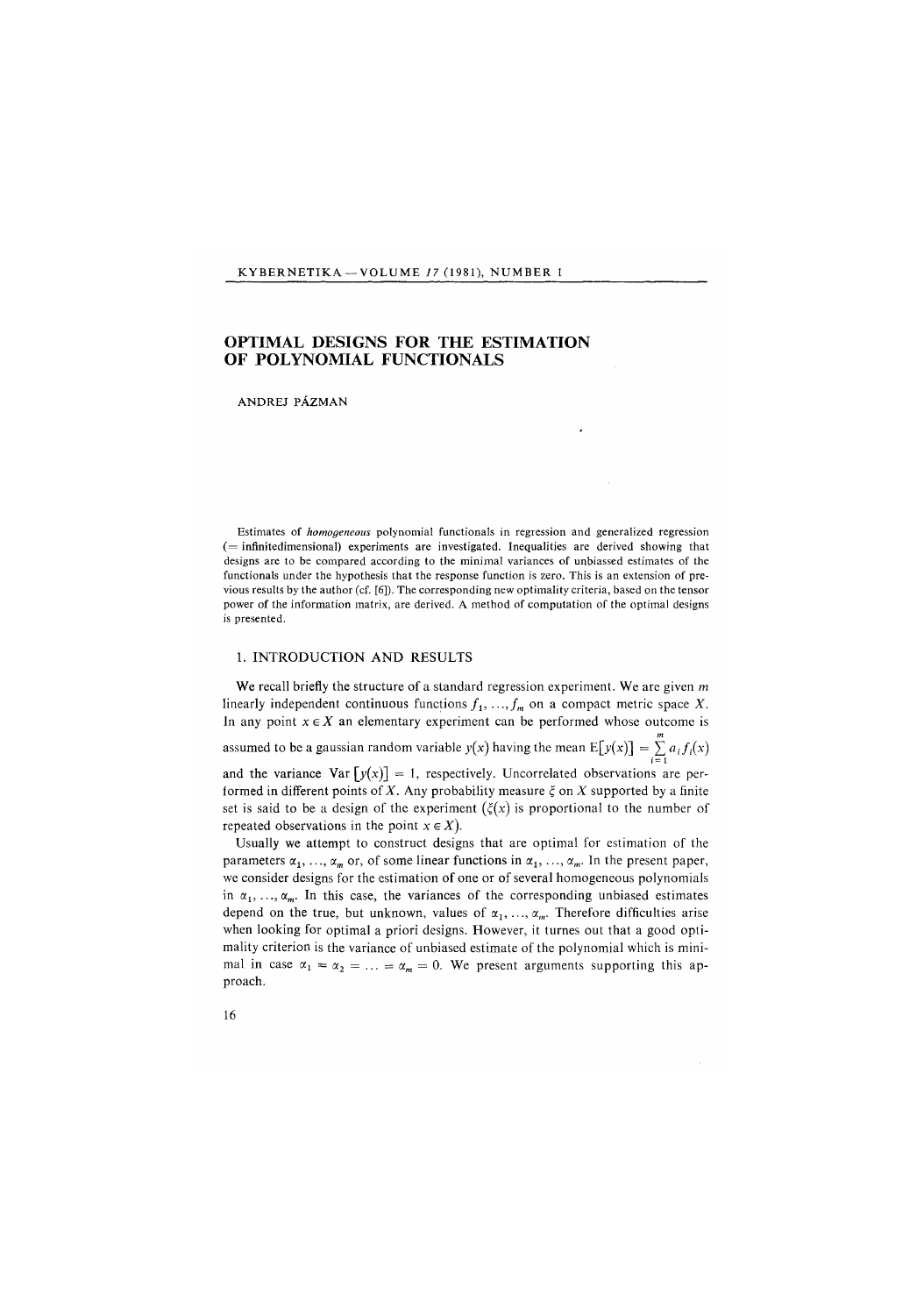A nonparametric description of the standard regression experiment is also possible. We are given a finite dimensional linear space  $\Theta \subset C(X)$  (in the parametric case  $\Theta = \{\sum_{i=1}^{m} \alpha_i f_i(\cdot) : \alpha \in R^m\}$ . Every  $\vartheta \in \Theta$  is referred to as a possible state of the observed object, and  $\theta \in \Theta$  is the only a priori information about the state available. The role of the functions of the parameters  $\alpha_1, \ldots, \alpha_m$  is now played by functionals The role of the functions of the parameters a<sub>ft</sub> in,  $a_m$  is now played by functionals this case we speak of a generalized regression experiment with uncorrelated observathis case we speak of a generalized regression experiment with uncorrelated observations. This general model makes the Hilbert space techniques (namely the properties of Wiener chaos; see [4]) effective and advantageous.

Let  $q_k$  denote a  $k$ -linear functional defined on  $\mathcal{O}^k$ . The polynomial  $p_k$  on  $\mathcal{O}$  defined by the properties

(1) 
$$
p_k(\theta) = q_k(\theta, ..., \theta); \quad (\theta \in \Theta)
$$

is said to be homogeneous of degree *k.* Any polynomial *p* on *0* can be given as

(2) 
$$
p(\theta) = \sum_{k=0}^{n} p_k(\theta) ; \quad (\theta \in \Theta),
$$

where the components  $p_0, \ldots, p_n$  are homogeneous polynomials of respective degrees 0, ..., *n.* 

We identify the set of all (Borel) probability measures on  $X$  with the set  $E$  of all designs. In particular, if the dimension of  $\Theta$  is finite then every  $\xi \in \Xi$  is equivalent to some design supported by finitely many points (cf. [2]). Within the generalized regression experiment this is not true.

In Section 2 we prove the following assertion:

**Proposition 3a.** A homogeneous polynomial  $p_k$  of degree k is estimable without bias in an experiment performed according to a design  $\xi$  if and only if there is a function  $l: X^k \mapsto R$  such that  $\mathbf{r}$ 

 $< \infty$ 

$$
\int_{X^k} l^2 \, \mathrm{d}\xi^k
$$

and

(3) 
$$
p_k(\theta) = \int_{X^k} l(x_1, ..., x_k) \vartheta(x_1) ... \vartheta(x_k) d\xi(x_1) ... d\xi(x_k); \quad (\theta \in \Theta)
$$

The minimal variance, under the hypothesis  $9 = 0$ , attainable by unbiased estimates of *p<sup>k</sup>* equals

$$
k!\int_{X^k} l^2 \, \mathrm{d}\xi^k
$$

if and only if the function *l* belongs to the  $L^2(X^k, \xi^k)$  — closure of the linear space spanned by the set

$$
\Theta^{\odot k} = \{ \vartheta(\cdot) \dots \vartheta(\cdot); \ \vartheta \in \Theta \} .
$$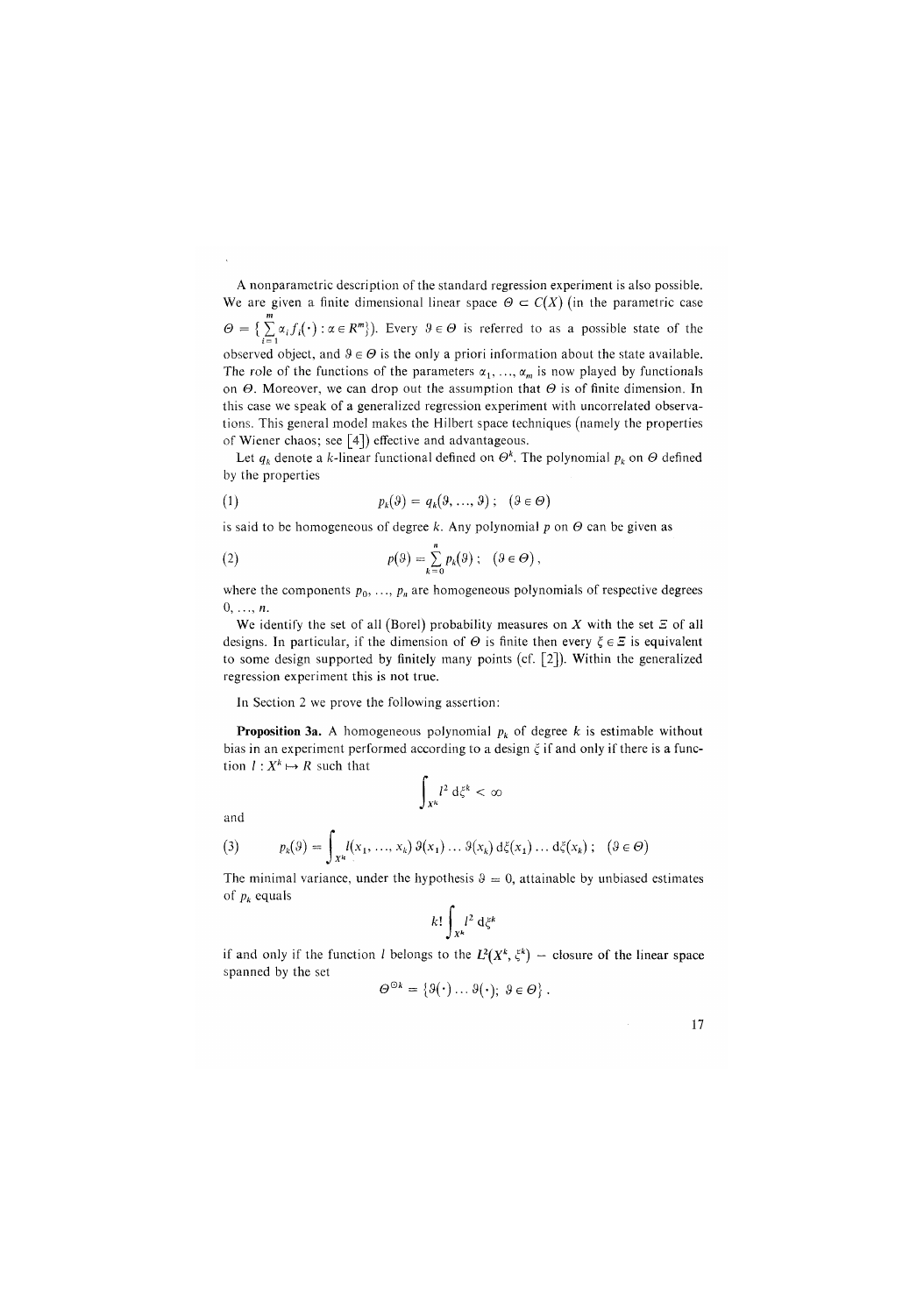Consequently, a polynomial of the form  $p = \sum_{k=0}^{n} p_k$  is estimable without bias if and

only if (3) is valid simultaneously for all components  $p_1, ..., p_n$ .

The variance, Vars *U*, of an unbiased estimate *U* of a polynomial depends, in general, on  $\vartheta \in \Theta$ . Nevertheless, if the polynomial is *homogeneous* of degree *k* then the following inequalities take place *(*see Section 2):

(4) 
$$
Var_0(U) \leq Var_0(U) \leq Var_0(U) \sum_{r=0}^{k-1} {k \choose r} \left[ \frac{\int_{X} 3^2 d\xi}{r!} \right]; \quad (9 \in \Theta)
$$

and, for any  $9^* \in \Theta$ ,

$$
\begin{aligned} \text{(5)} & \limsup_{\mathfrak{g}\to\mathfrak{g}_{*}} \frac{\left[ (\text{Var}_{\mathfrak{g}}(U))^{1/2} - (\text{Var}_{\mathfrak{g}^{*}}(U))^{1/2} \right]^{2}}{\int_{X} (\mathfrak{g} - \mathfrak{g}^{*})^{2} \, \mathrm{d}\xi} \\ &\leq \text{Var}_{0}(U) \sum_{r=1}^{k-1} \binom{k}{r} \frac{\left[ \int_{X} (\mathfrak{g}^{*})^{2} \, \mathrm{d}\xi \right]^{r-1}}{(r-1)!} \end{aligned}
$$

if  $\int_X (3 - 9^*)^2 d\xi$  tends to zero.

Thus, we can specify the bounds for  $Var_{\theta}(U)$  for an arbitrary  $\theta \in \Theta$  in terms of  $Var_0(U)$ , according to (4) and (5).

Similarly, let us suppose that  $U_1, \ldots, U_s$  are unbiased estimates for the homogeneous polynomials  $p_{k_1}, \ldots, p_{k_s}$  of degrees  $k_1, \ldots, k_s$ , respectively. Then the generalized variance of  $U_1, ..., U_s$  under  $\vartheta \in \Theta$  is given as

(6) 
$$
D_3(U_1, ..., U_s) = \det \left[ \{Cov_3 \left[ U_i, U_j \right] \}_{i,j=1}^s \right]
$$

and we have bounds similar to (4):

(7) 
$$
D_0(U_1, ..., U_s) \le D_0(U_1, ..., U_s) \le
$$

$$
\le D_0(U_1, ..., U_s) \sum_{r_1=0}^{k_1-1} \sum_{r_s=0}^{k_s-1} \prod_{i=1}^s {k_i \choose r_i} \left[ \int_X 3^2 d\xi \right]^{r_1}, \quad (9 \in \Theta)
$$

*(*cf. Proposition 4 in Section 2).

Let  $U(9, \xi, \Theta)$  denote the unbiased estimate for  $p_k$  (see (1)) having the minimal variance under *9.* As a consequence of *(*4) we get the inequalities

(8) 
$$
\operatorname{Var}_0 \left[ U(0, \xi, \Theta) \right] \leq \operatorname{Var}_9 \left[ U(3, \xi, \Theta) \right] \leq
$$

$$
\leq \operatorname{Var}_0 \left[ U(0, \xi, \Theta) \right] \sum_{r=0}^{k-1} {k \choose r} \left[ \int_X 3^2 \, \mathrm{d}\xi \right]^r ; \quad (9 \in \Theta).
$$

Similar relations for  $D_0(U_1(9, \xi, \Theta),..., U_s(9, \xi, \Theta))$  are obtained by means of (7).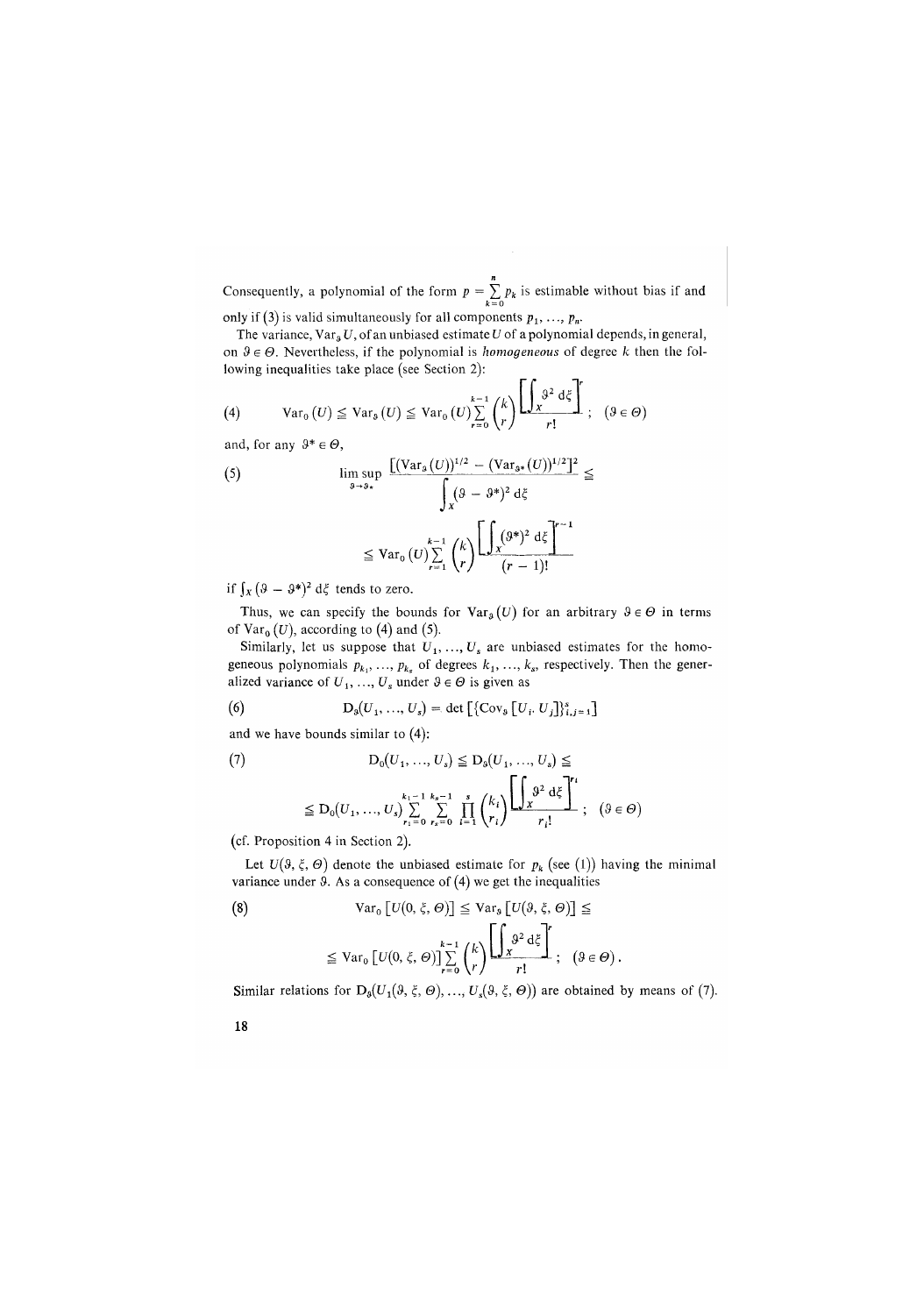The above inequalities together with the inequality (27) below suggest the following approach. If we have to estimate the polynomial functionals but we cannot evaluate the true state  $\theta \in \Theta$  before estimating, then we may base the optimality criteria of the design on the variance

$$
\mathrm{Var}_0\left[U(0,\xi,\Theta)\right]
$$

or, on the covariance matrix

$$
\{\mathrm{Cov}_0\left[U_i(0,\xi,\Theta),\ U_j(0,\xi,\Theta)\right]\}_{i,j=1}^s.
$$

If the regression experiment under consideration is standard (i.e.,  $\Theta = \{\vartheta : \vartheta(x) =$  $=f'(x)$   $\alpha$ ;  $\alpha \in R^m$ }) then we have good explicit expressions for those optimality criteria. In Section 3 we deal with  $Var_0 [U(0, \xi, \Theta)]$ . The polynomial  $p_k$  (see (1)) can be written as

(9) 
$$
p_k(\theta) = \sum_{i_1,\ldots,i_k=1}^m \gamma_{i_1,\ldots,i_k} \alpha_{i_1}\ldots \alpha_{i_k}; \quad (\theta(\cdot) = f'(\cdot) \alpha \in \Theta),
$$

where the given coefficients  $\gamma_{i_1...i_k}$  may be supposed to be symmetric with respect to all permutations of the subscripts  $i_1, \ldots, i_k$ . The polynomial  $p_k$  is estimable without bias if and only if there exist the numbers  $\delta_{i_1,...,i_k}$ ;  $(i_j = 1, ..., m; j = 1, ..., k)$ such that

(10) 
$$
\gamma_{i_1,...,i_k} = \prod_{r=1}^k {\bf M}(\xi) \}_{i_r,j_r} \delta_{j_1,...,j_k}.
$$

Here,  $M(\xi)$  stands for the information matrix

(11) 
$$
\mathbf{M}(\xi) = \int_{\mathbf{x}} f(x) f'(x) d\xi(x).
$$

Let  $M^-(\xi)$  denote a g-inverse of  $M(\xi)$ . Then

(12) 
$$
\operatorname{Var}_{0} \left[ U(0, \xi, \Theta) \right] \approx \sum_{i_1, \dots, i_k = 1}^{m} \sum_{j_1, \dots, j_k = 1}^{m} \gamma_{i_1, \dots, i_k} \times \times \prod_{r=1}^{k} \left\{ \mathbf{M}^{-}(\xi) \right\}_{i_r j_r} \gamma_{j_1, \dots, j_k}.
$$

A design minimizing the right-hand side of (12) can be computed by means of an iterative procedure. We start with a nonsingular design  $\xi_{n_0}$ . Then we add a new point according to

$$
(13) \quad \xi_{n+1} = \left(1 - \frac{1}{n+1}\right)\xi_n + \frac{1}{n+1}\xi_{x_{n+1}}; \quad (n = n_0 + 1, n_0 + 2, \ldots),
$$

where  $\xi_{x_{n+1}}$  is the measure concentrated at  $x_{n+1}$  and  $x_{n+1}$  is chosen so that it gives the maximal descent of Var<sub>0</sub>  $[U(0, \xi_n, \Theta)]$ . The convergence proof for the proposed procedure is given in Section 3, Proposition 7. Even the function  $M(\xi) \mapsto$  $\mapsto \text{Var}_{\mathfrak{o}}\left[U(0,\xi,\Theta)\right]$  is convex and differentiable, the convergence proof does not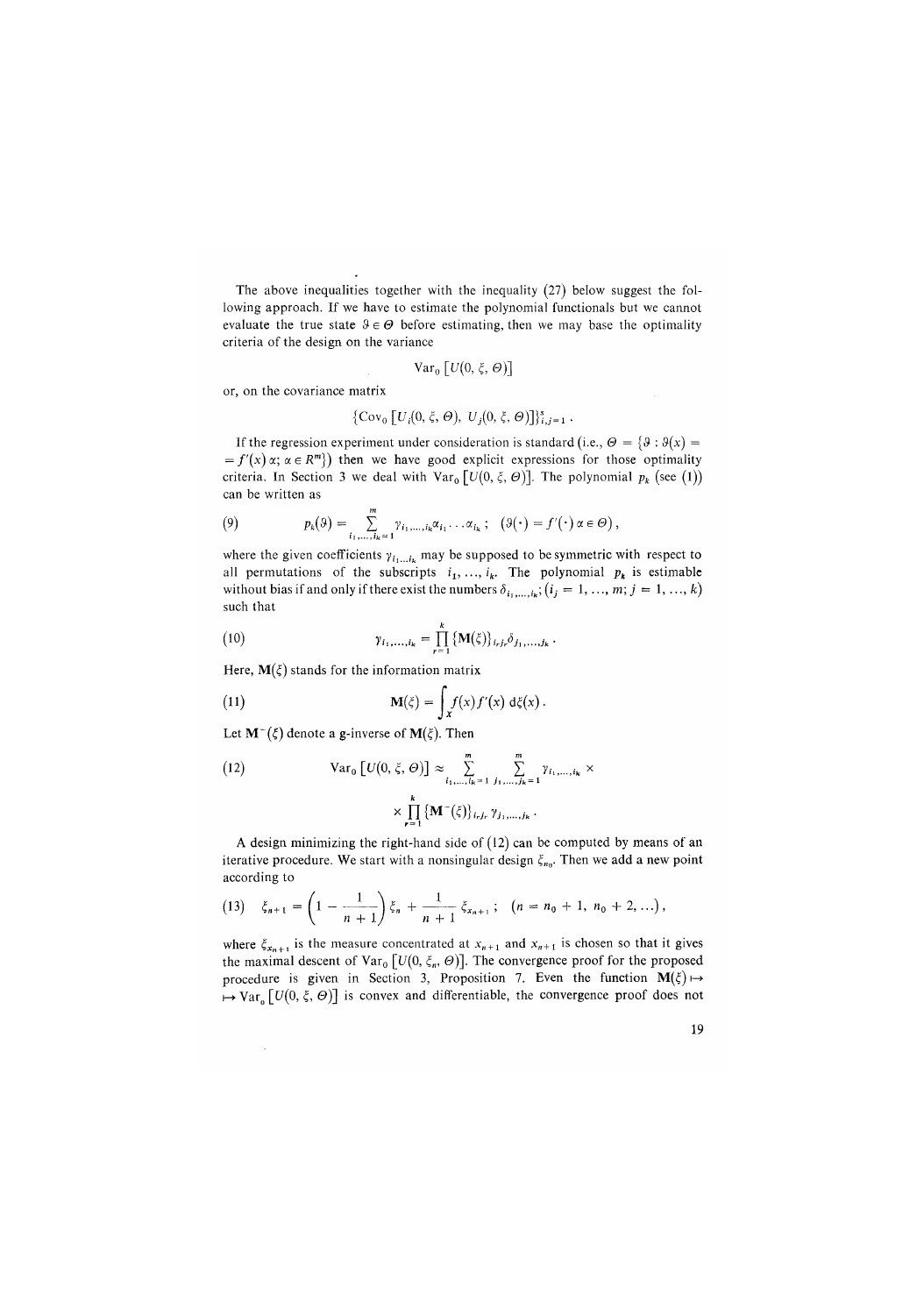follow from the ideas used to study general algorithms that have appeared recently (see e.g.  $[1]$ ). The point is that our optimality criterion is not regular (cf. also  $[8]$ ) so that a special consideration is necessary. Especially, the following auxiliary proposition is used, which is an extension of the convergence theorem in [5] and which is important in the proof of Proposition 7.

**Proposition 8.** Let  $\{x_i\}_{i=1}^{\infty} \subset X$  be an arbitrary sequence and let  $M_n$  denote the matrix

(14) 
$$
\mathbf{M}_n = \sum_{i=1}^n \mathbf{f}(x_i) \mathbf{f}'(x_i); \quad (n = 1, 2, ...).
$$

Then there exists  $n_0$  such that

(15) 
$$
\sum_{n=n_0}^{\infty} [f'(x_{n+1}) \mathbf{M}_n^{-1} f(x_{n+1})]^2 < \infty
$$

if al least one of the following conditions is satisfied:

- a) X is finite and det  $M_{n<sub>0</sub>} > 0$ ;
- b) lim inf det  $(M_n/n) > 0$ ; c)  $\limsup_{n \to \infty} n^{\beta} f'(x_n) \mathbf{M}_n^{-1} f(x_n) < \infty$  for some  $\beta \in (0, 1)$ .

#### 2. ESTIMATES

Let  $\mathscr F$  denote the Borel  $\sigma$ -algebra on X. Let  $\zeta$  be a probability measure on  $\mathscr F$ (a design). Consider a set  $\{Y^{\xi}(F) : F \in \mathcal{F}\}\$  of gaussian random variables such that

(16) 
$$
E_9[Y^{\xi}(F)] = \int_F^3 d\xi ; (F \in \mathcal{F}),
$$

$$
Cov_9[Y^{\xi}(F), Y^{\xi}(F')] = \xi(F \cap F'); (F, F' \in \mathcal{F}),
$$

$$
Y^{\xi}[\bigcup_{i=1}^k F_i] = \sum_{i=1}^k Y^{\xi}(F_i) \text{ a.e.}; (F_i \cap F_j = 0 \text{ if } i \neq j)
$$

for all  $\theta \in \Theta$ . As known, to any probability space  $(X, \mathcal{F}, \xi)$  we can associate a measurable space  $(\Omega, \mathscr{S})$ , a family  $\{P_{\varnothing} : \vartheta \in \Theta\}$  of probability measure on  $(\Omega, \mathscr{S})$  and a set  ${Y^{\xi}(F): F \in \mathcal{F}}$  of gaussian random variables having the properties (16) (cf. [4] chapt. IV).

We identify  ${Y^{\xi}(F) : F \in \mathcal{F}}$  with the set of observables in a generalized regression experiment when using the design  $\xi$ . In case of a standard experiment (dim  $\Theta < \infty$ ) we can specify the design by  $\xi(x_i) = N_i/N$ ,  $(i = 1, ..., k)$ ,  $N_i$  being the number of replicae of observations in  $x_i$ ,  $N = \sum_{i=1}^{n} N_i$  being the total number of observations,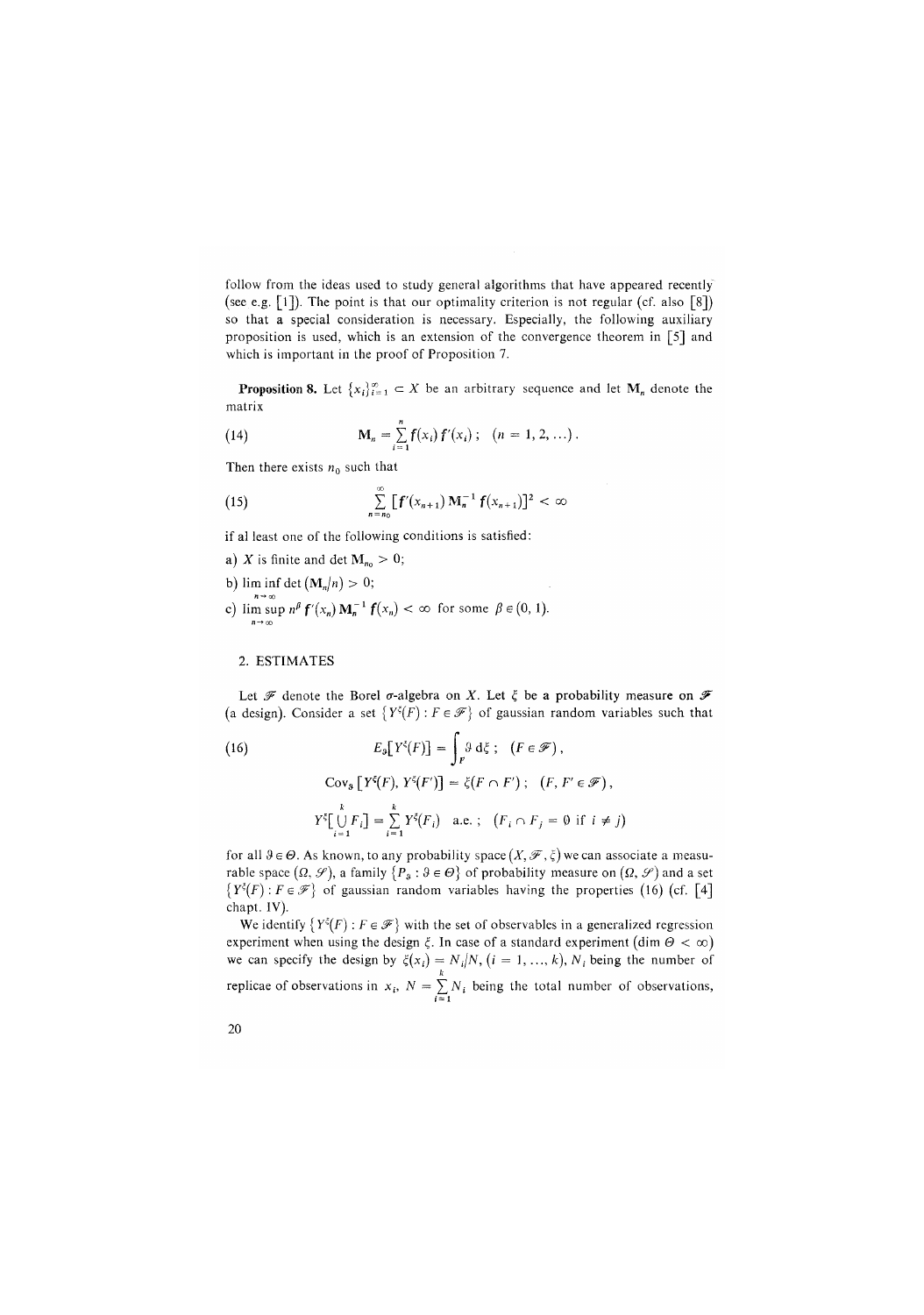respectively. Let  $\bar{y}(x_i)$  denote the arithmetic mean of the values observed in  $x_i$ . Then

$$
Y_N^{\xi}(F) = \sum_{x_i \in F} N_i \bar{y}(x_i) ; \quad (F \in \mathcal{F})
$$

define a set of random variables satisfying (16) up to a multiplicative constant.

Our investigation of the estimation theory within the generalized experiment will be based on the following results on gaussian processes (they are useful even in the standard situation because in problems of nonlinear estimation they allow to omit cumbersome combinatorial computations).

A) There is a linear bijection  $\tau$  of  $L^2(X, \xi)$  onto the Hilbert space  $\mathscr{H} \subset L^2(\Omega, \mathscr{S}, P_{\mathfrak{g}})$ spanned by the set  $\{Y^{\xi}(F): F \in \mathcal{F}\}\)$  such that

$$
E_9[\tau(l)] = \int l \cdot 9 \, d\xi \; ; \quad (l \in L^2(\xi)),
$$
  
\n
$$
Cov_9[\tau(l_1), \tau(l_2)] = \int l_1 l_2 \, d\xi \; ; \quad (l_1, l_2 \in L^2(\xi)).
$$

(Here and in the sequel we omit the integration domain in case we integrate over the whole space X.) $\tau(l)$  can be formally interpreted as  $\int l(x) Y^{\xi}(dx)$  and the set  $\mathcal{H}$  that does not depend on  $\theta \in \Theta$  is identified with the set of linear estimates in the experiment (cf. [4, 7]).

B) The  $\sigma$ -algebra  $\mathscr S$  can be chosen as the minimal  $\sigma$ -algebra with respect to which all the functions  $Y^{\xi}(F); (F \in \mathcal{F})$  are measurable. Then  $P_{\theta} \sim P_0$  and

(17) 
$$
\frac{\mathrm{d}P_{\theta}}{\mathrm{d}P_{0}} = \exp \left\{ \tau(\theta) - \frac{1}{2} \mathrm{E}_{0} \left[ \tau^{2}(\theta) \right] \right\}
$$

(cf. [4], chpt. VIII).

C) Let  $[L^2(\xi)]^{\odot i}$  denote the *i*-th symmetric tensor power of the Hilbert space  $L^2(\xi)$ (especially,  $L^2(\xi)^{\odot 0} = R$ ). Under the hypothesis  $\theta = 0$  the Hilbert space  $\mathcal{P}_{\xi} \subset$  $\subset L^2(\Omega, \mathcal{S}, P_0)$  spanned by the set of all polynomials in variables  $Y^{\xi}(F)$ ; ( $F \in \mathcal{F}$ ) can be mapped by an isomorphism *x* onto the direct sum

$$
\exp \odot L^2(\xi) := \bigoplus_{i=0}^{\infty} [L^2(\xi)]^{\odot i}.
$$

It is worth to give a precise definition of the isomorphism  $x$ . If  $l \in L^2(\xi)$  we define the  $i$ -th symmetric tensor power of  $l$  by

(18) 
$$
l^{\odot i} := \sqrt{(i!) \, l \otimes \ldots \otimes l}.
$$

Let  
\n
$$
\exp \odot l := \bigoplus_{i=0}^{\infty} \frac{l^{0i}}{i!}.
$$

| ٧<br>× |  |
|--------|--|
|        |  |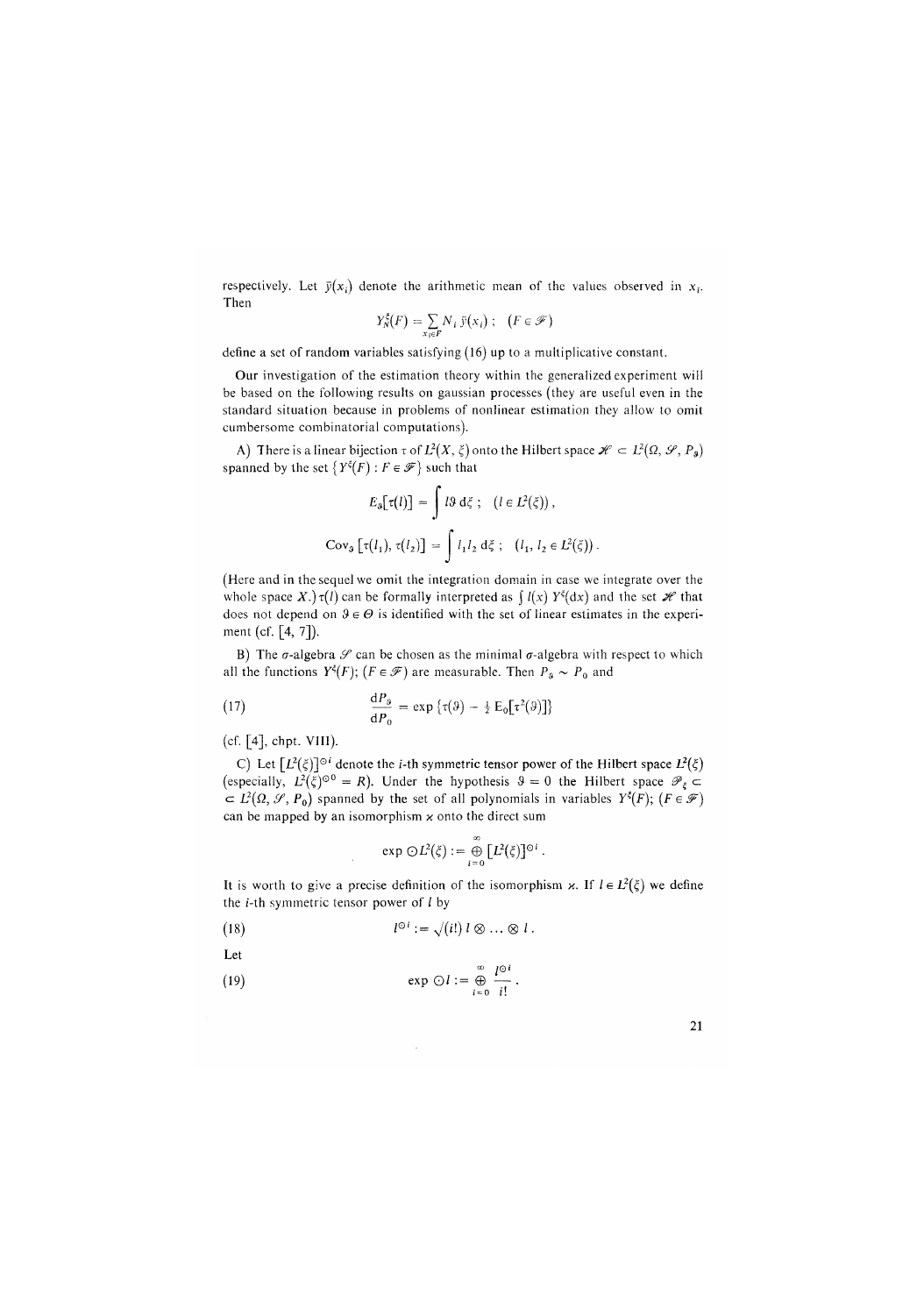(20) 
$$
\mathbf{x}[\exp{\{\tau(l) - \frac{1}{2} E_0[\tau^2(l)]\}}] = \exp{\bigcirc l \; ; \; (l \in L^2(\xi))}
$$
 (cf. [4] chnt. VII)

 $[4]$ , chp

The set  $\mathcal{P}_{\xi}$  is interpreted as the set of nonlinear estimates having finite variances under the hypothesis  $3 = 0$ . If  $3 \neq 0$ , then such estimates can possess infinite variances. However, the polynomials belonging to  $\mathscr{P}_{\xi}$  are in  $L^2(\Omega, \mathscr{S}, P_3)$  for every  $3 \in \Theta$ . Therefore we use  $\mathscr{P}_{\varepsilon}$  as the set containing unbiased estimates for estimating the polynomials *pk.* 

Let  $\langle , \rangle_{\xi}$  denote the inner product in exp  $\bigodot L^2(\xi)$ . The inner product of any two elements  $Y_1, Y_2 \in \mathcal{P}_\xi$  equals  $E_0(Y_1 Y_2)$ . We denote by  $\{h_i\}_{i=1}^\infty$  an orthonormal base of  $L^2(\xi)$ . Let  $l \in [L^2(\xi)]^{\odot k}$ . The Fourier coefficients of l are defined by the properties

$$
b_{i_1,\ldots,i_k} := \langle l, h_{i_1} \otimes \ldots \otimes h_{i_k} \rangle_{\xi}.
$$

Thus,

(21) 
$$
l = \sum_{i_1,...,i_k=1}^{\infty} b_{i_1,...,i_k} h_{i_1} \otimes ... \otimes h_{i_k}
$$

and

(22) 
$$
||l||_{\xi}^{2} = \sum_{i_{1},...,i_{k}=1}^{\infty} b_{i_{1},...,i_{k}}^{2}.
$$

Next introduce the random variable

(23) 
$$
Z_{\mathfrak{s}}(l) := \sum_{r=0}^{k} (r!)^{-1/2} {k \choose r}^{1/2} \times \left\{ \sum_{i_{r+1},...,i_k=1}^{\infty} \left[ \sum_{i_1,...,i_r=1}^{\infty} b_{i_1,...,i_k} \right] \times \prod_{s=1}^{r} \int h_{i_s} \mathfrak{d} \xi \right] h_{i_{r+1}} \otimes ... \otimes h_{i_k}.
$$

**Proposition 1.** For every  $3 \in \Theta$ ;

$$
E_9[x(l)] = E_0[Z_9(l)],
$$
  
\n
$$
Var_9[x(l)] = Var_0[Z_9(l)] < \infty.
$$

Proof. The second assertion is proved in [6]. Let us prove the first one. By the definitions of x and  $\mathcal{P}_{\xi}$  we have  $E_0[x(l)] = 0$  for all  $l \in \exp \Theta L^2(\xi)$ . Hence the terms in (23) that correspond to  $r < k$  are centered as well. Therefore using  $(17) - (21)$ we obtain

$$
E_0[Z_3(l)] = \left\langle l, \frac{9^{\circ k}}{k!} \right\rangle_{\xi} = \left\langle l, \exp \odot 9 \right\rangle_{\xi} = \int_{\Omega} \varkappa(l) \left[ dP_3/dP_0 \right] dP_0 = E_3[\varkappa(l)]. \quad \Box
$$

Now let  $l \in [L^2(\xi)]^{\odot k}$  and  $U = \varkappa(l)$ , respectively.

**Proposition 2.** The inequalities (4) and (5) are valid.

**22** 

Then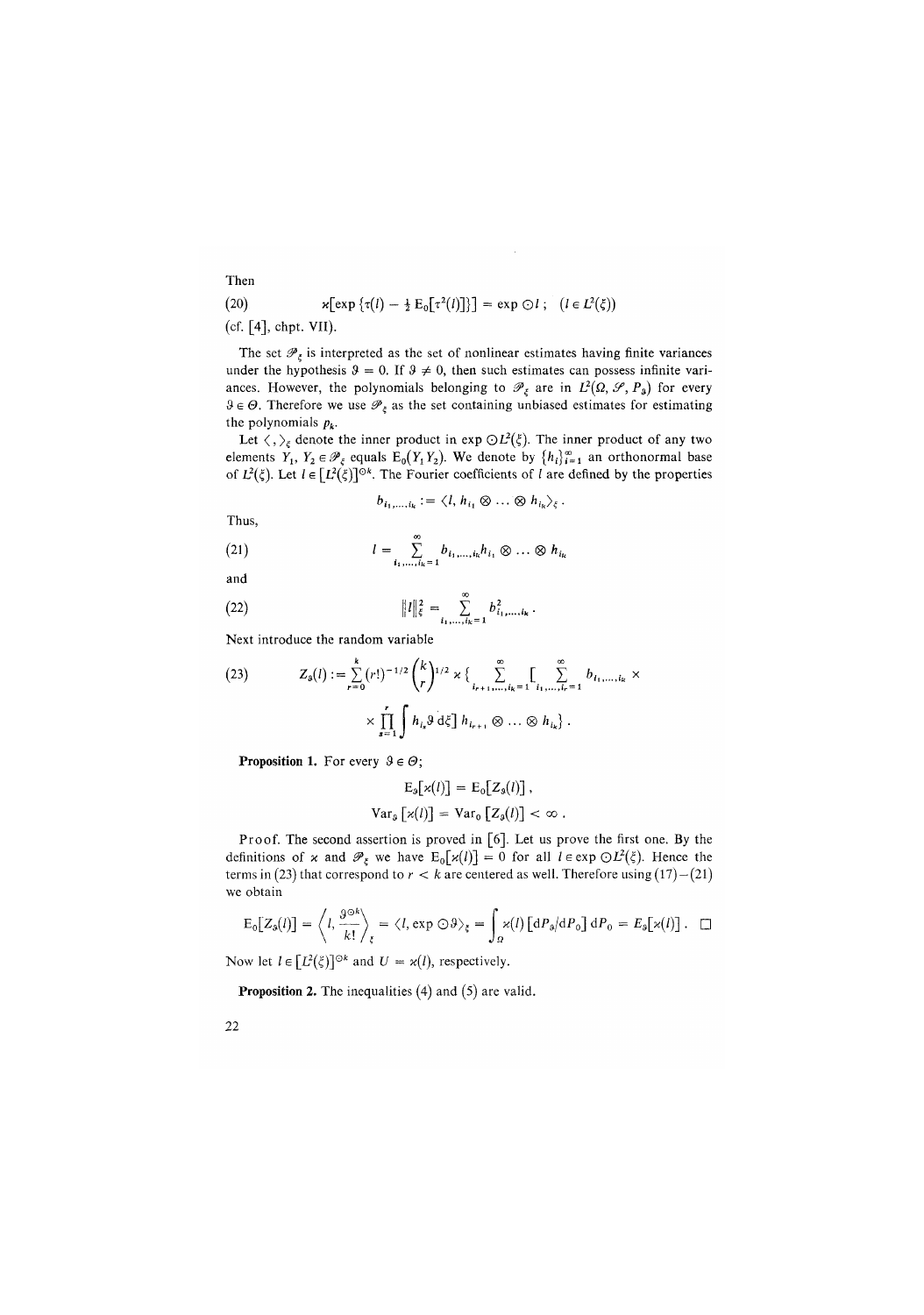Proof. The terms in (23) that correspond to different  $r \in \{0, ..., k - 1\}$  and  $i_{r+1}, \ldots, i_k$  are orthogonal. Hence

$$
(24) \quad \text{Var}_s [ \chi(l) ] = \mathrm{E}_0 [ Z_s(l) - \mathrm{E}_0 [ Z_s(l) ] ]^2 =
$$
  
=  $\sum_{r=0}^{k-1} \frac{1}{r!} {k \choose r} \sum_{i_{r+1},...,i_k=1}^{\infty} [ \langle \sum_{i_1,...,i_r=1}^{\infty} b_{i_1,...,i_k} h_{i_1} \otimes ... \otimes h_{i_r}, 3^{\otimes r} \rangle_{\xi} ]^2.$ 

Apply the Schwarz inequality to the inner products in (24) and use (22). Then we get from

(25) 
$$
||l||_{\xi}^{2} = \text{Var}_{0} [x(l)]
$$

(x is an isomorphism!) the right-hand inequality in (4). Since  $Var_0 \left[ \varkappa(l) \right]$  equals the term in (24) that corresponds to  $r = 0$ , the other inequality in (4) is established as well. Now let

$$
\varDelta_{\mathfrak{s}}(l)=Z_{\mathfrak{s}}(l)-\mathrm{E}_{0}\big[Z_{\mathfrak{s}}(l)\big].
$$

Similarly as in (24) we prove that

$$
E_0\big\{\big[A_3(l) - A_3 \cdot (l)\big]^2\big\} \le
$$
  

$$
\leq \text{Var}_0\big[\varkappa(l)\big] \sum_{r=1}^{k-1} \frac{1}{r!} {k \choose r} \|\vartheta^{\otimes r} - \vartheta^{*\otimes r}\|_{\xi}^2.
$$

Evidently

$$
\|\beta^{\otimes r} - \beta^{*\otimes r}\|_{\xi}^{2} = \langle \vartheta, \vartheta \rangle_{\xi}^{r} - 2\langle \vartheta, \vartheta^{*} \rangle_{\xi}^{r} + \langle \vartheta^{*}, \vartheta^{*} \rangle_{\xi}^{r} =
$$
  

$$
= \langle \vartheta, \vartheta - \vartheta^{*} \rangle_{\xi} \Big[ \sum_{i=0}^{r-1} \langle \vartheta, \vartheta \rangle_{\xi}^{i} \langle \vartheta, \vartheta^{*} \rangle_{\xi}^{r-i-1} \Big] +
$$
  

$$
+ \langle \vartheta^{*} - \vartheta, \vartheta^{*} \rangle_{\xi} \Big[ \sum_{i=0}^{r-1} \langle \vartheta^{*}, \vartheta^{*} \rangle_{\xi}^{i} \langle \vartheta, \vartheta^{*} \rangle_{\xi}^{r-i-1} \Big].
$$

Hence

$$
\lim_{\delta \to 9^*} \frac{\|\vartheta^{\otimes r} - \vartheta^{*\otimes r}\|_{\xi}^2}{\|\vartheta - \vartheta^*\|_{\xi}^2} = r \langle \vartheta^*, \vartheta^* \rangle_{\xi}^{r-1}.
$$

It follows that

$$
\limsup_{s \to s^*} \frac{E_0\{[A_s(t) - A_{s^*}(t)]^2\}}{\int (9 - 9^*)^2 d\xi} \le
$$
  

$$
\leq \text{Var}_0 \left[ \varkappa(t) \right] \sum_{r=1}^{k-1} {k \choose r} \frac{1}{(r-1)!} \|\vartheta^*\|_{\xi}^{2(r-1)}.
$$

Finally, we may write

$$
\begin{aligned} \left[ \left( \mathrm{Var}_{\mathfrak{s}} \left[ \varkappa(l) \right] \right)^{1/2} &- \left( \mathrm{Var}_{\mathfrak{s}^*} \left[ \varkappa(l) \right] \right)^{1/2} \right]^2 \leq \\ &\leq \mathrm{E}_0 \left[ \varDelta_{\mathfrak{s}}(l) - \varDelta_{\mathfrak{s}^*}(l) \right]^2 \end{aligned}
$$

and this completes the proof of (5).  $\Box$ 

| ٦<br>۰. |  |
|---------|--|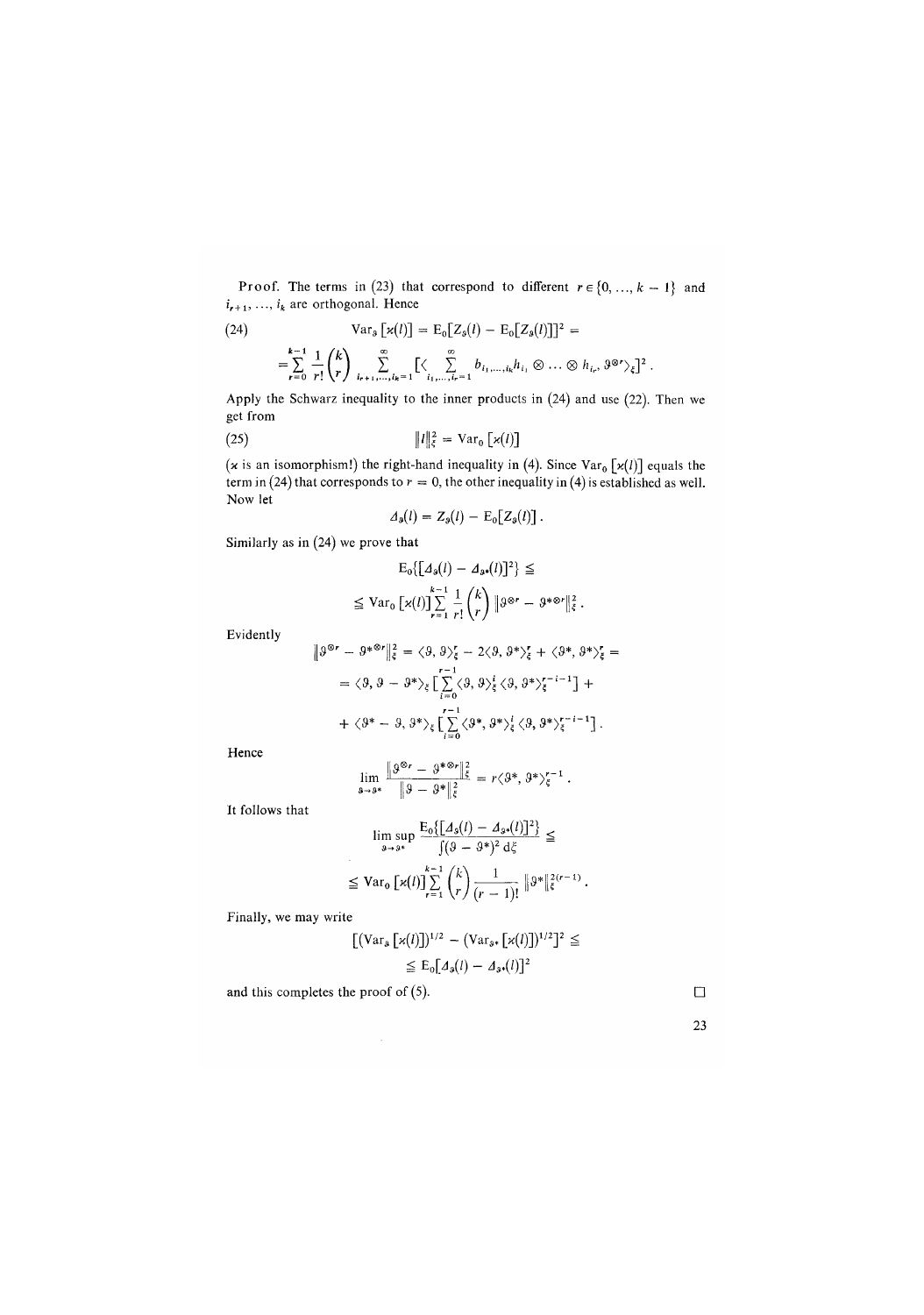Let us consider the polynomial  $p_k$  defined in (1). The random variable  $\varkappa(l) \in \mathcal{P}_{\xi}$ is an unbiased estimate of  $p_k$  if

$$
E_3[\mathbf{x}(l)] = p_k(\mathbf{\theta}); \quad (\mathbf{\theta} \in \Theta)
$$

and

$$
\text{Var}_{\vartheta}\left[\varkappa(l)\right] < \infty \; ; \; \left(\vartheta \in \Theta\right).
$$

**Proposition 3.**  $\varkappa(l) \in \mathcal{P}_{\varepsilon}$  is an unbiased estimate of  $p_k$  if and only if there exists  $l \in [L^2(\xi)]^{\odot k}$  such that

(26) 
$$
p_k(\vartheta) = (k!)^{-1} \langle l, \vartheta^{\odot k} \rangle_{\xi}; \quad (\vartheta \in \Theta).
$$

**Proof.** Let  $l_i \in [L^2(\xi)]^{\circ i}$   $(i = 0, 1, ...)$  denote the components of l in the decomposition  $I = \tilde{\Theta} I_i$ . If  $\varkappa(I)$  is unbiased then both (17) and (20) entail the relations

$$
p_k(\theta) = \int_{\Omega} \kappa(l) \frac{dP_{\theta}}{dP_0} dP_0 = \langle l, \exp \odot \theta \rangle_{\xi} = \sum_{i=0}^{\infty} \frac{1}{i!} \langle l_i, \theta^{\odot i} \rangle_{\xi}; \quad (\theta \in \Theta).
$$

Since  $p_k$  is homogeneous of degree k, we see that  $l_i \neq 0$  whenever  $i \neq k$ .

Conversely, assume that (26) is valid. By Proposition 1,  $Var_{9} [x(l)] < \infty$ . Finally, using again (17) and *(*20) we get

$$
\mathrm{E}_{\mathfrak{g}}[\varkappa(l)] = (k!)^{-1} \langle l, \vartheta^{\odot k} \rangle_{\xi} = p_k(\vartheta).
$$

Since  $\int l^2 d\xi^k = ||l||_{\xi}^2 = \text{Var}_0 [\alpha(l)]$  and  $\langle l, \vartheta^{\otimes k} \rangle_{\xi} = \int l(x_1, ..., x_k) \vartheta(x_1) ... \vartheta(x_k)$ . *. d^(xx) ... d£(xk),* Proposition 3a of Section 1 follows. At the same time, Propositions 2 and 3 imply that *(*4) and *(*5) remain valid for every unbiased estimate of *pk.* The inequalities *(*8) follow then from *(*4).

Now let us consider the simultaneous estimation of s homogeneous polynomials  $p^{(1)}$ , ...,  $p^{(s)}$  of the same degree k. Let  $\Sigma_{\delta}^{\xi}$  designate the covariance matrix of the unbiased estimate for  $p^{(1)}$ , ...,  $p^{(s)}$  that has the minimal variance under 9. As a corollary to Proposition 2 and 3 we get

$$
(27) \t\t\t \sum_{0}^{5} \leq \sum_{\delta}^{5} \leq \sum_{0}^{5} \left| \sum_{r=0}^{k-1} {k \choose r} \left[ \underbrace{\int \vartheta^{2} d \xi}_{r} \right]^{r} \right].
$$

Consequently,

(28) 
$$
\det\left(\Sigma_0^{\xi}\right) \leq \det\left(\Sigma_0^{\xi}\right) \leq \left[\det\left(\Sigma_0^{\xi}\right)\right] \left\{\sum_{r=0}^{k-1} {k \choose r} \prod_{r=0}^{k-1} \frac{\partial^2 d\xi}{r!}\right\}^s.
$$

If we allow the polynomials  $p_1, \ldots, p_s$  to have different degrees, say  $k_1, \ldots, k_s$ , then bounds similar to *(*28) can be obtained as shown in the following

**Proposition 4.** If  $U_1, \ldots, U_s$  are unbiased estimates of  $p_1, \ldots, p_s$ , respectively, then the inequalities *(*7) take place.

**24**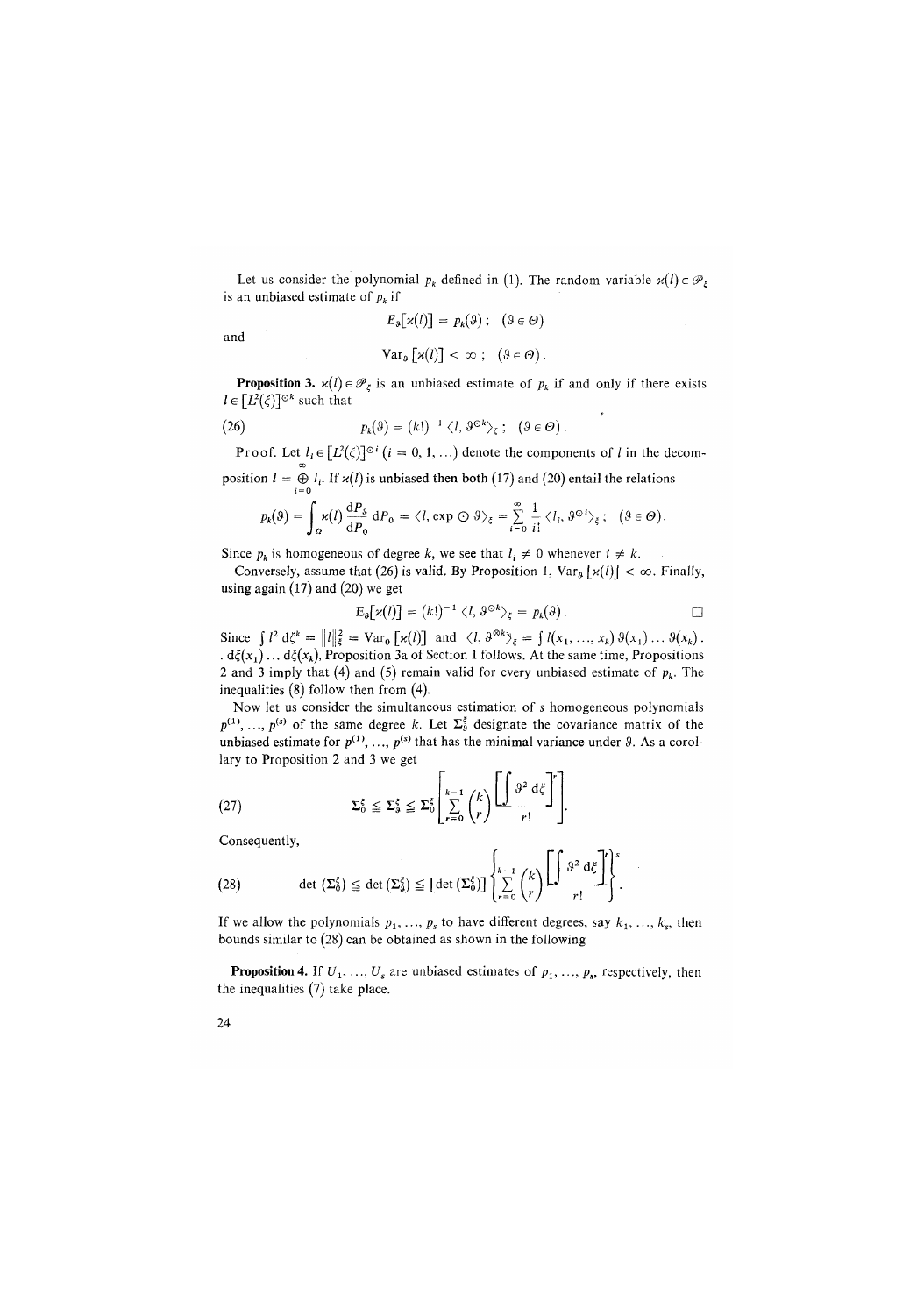Proof. Let  $l_t \in [L^2(\xi)]^{\odot k_t}$  and write  $U_t$  for  $\varkappa(l_t)$ . Take  $Z_9(l_t)$  as in (23) and put  $A_9(l_1) = Z_9(l_1) - E_9[Z_9(l_1)]$ . We use the symbol  $A_9(l_1) \wedge \ldots \wedge A_9(l_s)$  to designate the antisymmetric tensor product

$$
(s!)^{-1/2}\sum_{\sigma}\varepsilon_{\sigma}\,\varDelta_{\vartheta}(l_{\sigma 1})\otimes\ldots\otimes\varDelta_{\vartheta}(l_{\sigma s})\,,
$$

where the summation is taken over all permutations  $\sigma := (\sigma_1, \ldots, \sigma_s)$  of the set  $(1, ..., s)$  and  $\varepsilon_a = \pm 1$ , respectively. With

(29) 
$$
\delta_{3}(l_{t}) = \varkappa^{-1} [A_{3}(l_{t})] = \sum_{r=0}^{k_{t}-1} (r!)^{-1/2} {k_{t} \choose r}^{1/2} \times
$$

$$
\times \sum_{i_{n+1},\dots,i_{k_t}=1}^{\infty} \langle \sum_{i_1,\dots,i_r=1}^{\infty} b_{i_1,\dots,i_k} h_{i_1} \otimes \dots \otimes h_{i_k}, \vartheta^{\otimes r} \rangle_{\xi} \times h_{i_{r+1}} \otimes \dots \otimes h_{i_{k_t}}
$$

we have

$$
D_9(U_1, ..., U_s) = E_0[A_9(l_1) \wedge ... \wedge A_9(l_s)]^2 =
$$
  
=  $\|\delta_9(l_1) \wedge ... \wedge \delta_9(l_s)\|_s^2$ .

The equation (29) can be rewritten in the form

$$
\delta_{\vartheta}(l_i) = \sum_i c_j^{(i)} \varphi_j ,
$$

where  $\varphi_j$ 's are orthogonal elements like  $h_{i_{r+1}} \otimes \ldots \otimes h_{i_{k_t}}$  and  $c^{(1)}_j$ 's are the corresponding coefficients in (29). Thus

$$
\|\delta_{\delta}(l_1)\dots\delta_{\delta}(l_s)\|_{\xi}^2 =
$$
  

$$
= \sum_{j_1,\dots,j_s} (c_{j_1}^{(1)}\dots c_{j_s}^{(s)})^2 \|\varphi_{j_1}\wedge\dots\wedge\varphi_{j_s}\|_{\xi}^2 \leq \sum_{j_1,\dots,j_s} (c_{j_1}^{(1)}\dots c_{j_s}^{(s)})^2 \leq
$$
  

$$
\leq \prod_{j=1}^s \left[ \sum_{r=0}^{k-1} (r!)^{-1} {k_j \choose r} \|\varphi\|_{\xi}^{2r} \right].
$$

The last inequality has been obtained by application of Schwarz inequality to the inner products in (29). This proves the right-hand inequality in (7). If  $9 = 0$ , only the terms with  $r = 0$  occur in (29) so that we get easily also the left-hand inequality in (7). <sup>C</sup>*l*)- D

## 3. DESIGNS MINIMIZING  $Var_{0}[U(0, \xi, \Theta)]$

Throughout this section we consider the standard regression experiment with  $\Theta = \{ \theta : \theta(x) = \alpha' f(x), \alpha \in R^m \}.$ 

**Proposition 5.** A polynomial  $p_k$  of the form  $(9)$  is estimable if and only if  $(10)$  is valid. In this case  $\text{Var}_{0}\left[U(0, \xi, \Theta)\right]$  can be expressed by the formula (12).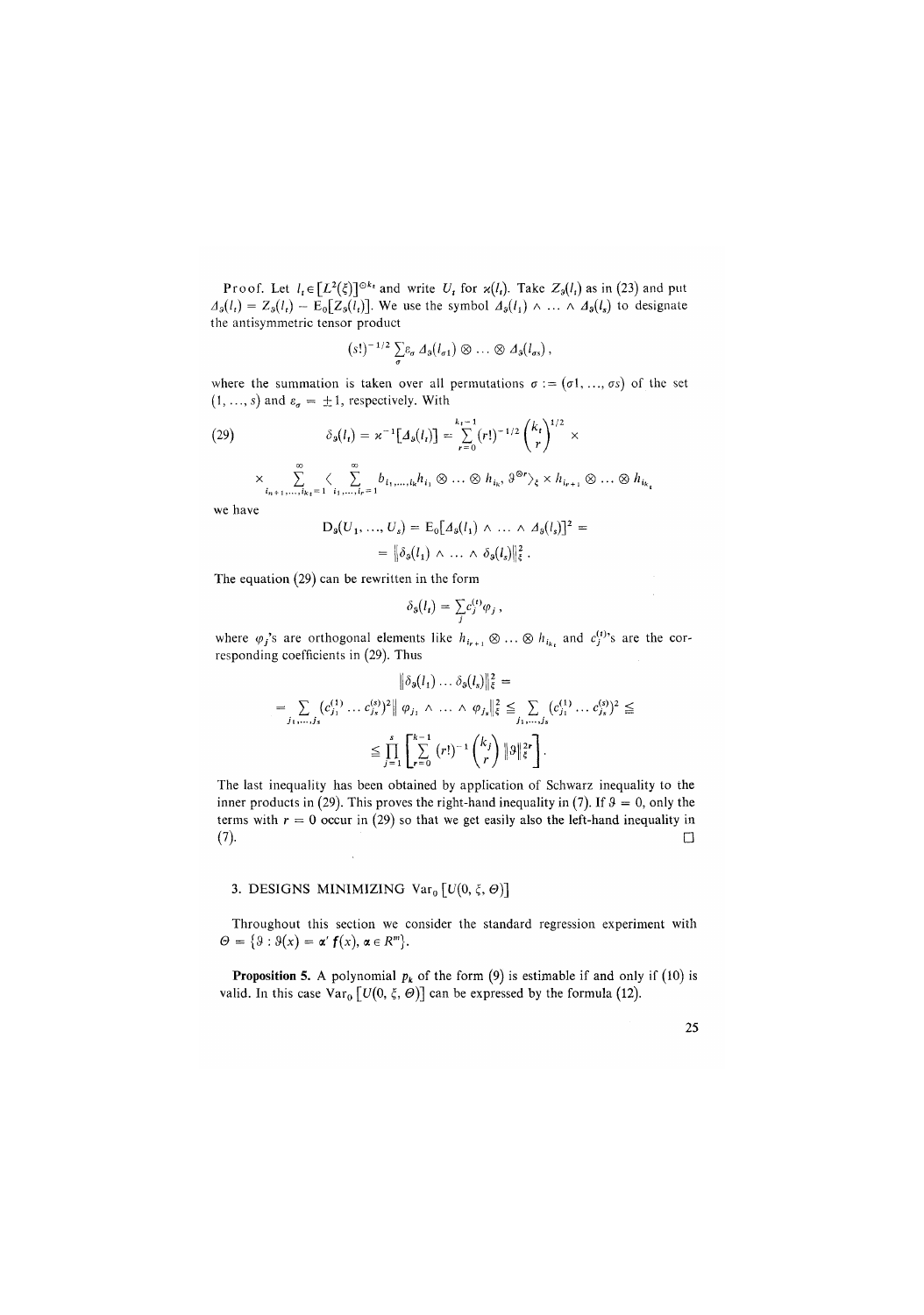Proof. Consider an experiment with the set  $X^k$  of controlled variables, the set  $\Theta^{\odot k}$ of states, and the design  $\xi^k$ , respectively. Let a linear functional g on  $\Theta^{\odot k}$  be defined by the properties that

(30) 
$$
g(\vartheta^{\odot k}) = p(\vartheta); \quad (\vartheta \in \Theta).
$$

Apply Proposition 3 to the experiment specified above and to the homogeneous polynomial *g.* We see that (26) is a necessary and sufficient condition for the estimability of both  $p_k$  (under  $\xi$ ) and g (under  $\xi^k$ ). Similarly, using Proposition 3a of Section 1 we deduce that  $Var_0 [U(0, \xi, \Theta)]$  is but the variance of the BLUE for  $(k!)^{-1}$  g in the new experiment. From  $(9)$  it follows that

$$
g(\varphi) = \sum_{i_1,\ldots,i_k=1}^m \gamma_{i_1,\ldots,i_k} \varphi(x_{i_1},\ldots,x_{i_k}) ; \quad (\varphi \in \Theta^{\odot k})
$$

so that the variance of the BLUE for *g* is proportional to

 $\sim$ 

$$
\sum_{i_1,\ldots,i_k=1}^m \sum_{j_1,\ldots,j_k=1}^m \gamma_{i_1,\ldots,i_k} \big\{ \big[\mathbf{M}(\xi^k)\big]^{-1} \big\}_{i_1,\ldots,i_k}^{\cdot} \gamma_{j_1,\ldots,j_k} \,,
$$

where  $\mathbf{M}(\zeta^k)$  stands for the information matrix of the new experiment. The expression (12) is now obtained using the symmetry of  $\gamma_{i_1,\dots,i_k}$  with respect to  $i_1, \dots, i_k$ .

Let us consider the mapping

$$
(i_1, ..., i_k) \mapsto \gamma_{i_1, ..., i_k} : \{1, 2, ..., m\}^k \mapsto R
$$

as an element  $\gamma$  of the k-th tensor power  $\lceil R^m \rceil^{\otimes k}$ . If we denote by  $\gamma' \delta$  the inner product in this space, the relations  $(9) - (12)$  take on the following simple forms:

$$
p_k(\theta) = \gamma' \alpha^{\otimes \kappa}; \quad (\theta(\cdot) = f'(\cdot) \alpha \in \Theta);
$$

$$
\gamma = [M(\xi)]^{\otimes k} \delta,
$$

$$
Var_0 [U(0, \xi, \Theta)] \approx \gamma' [M^-(\xi)]^{\otimes k} \gamma.
$$

On the set  $M$  of all information matrices we define a function  $\Phi$  by

$$
\Phi(\mathbf{M}) = \log \gamma [\mathbf{M}^-]^{\otimes k} \gamma , \text{ if there exists } \delta \in [R^m]^{\otimes k}
$$

such that  $\gamma = M^{\otimes k} \delta$ ;

 $= \infty$  otherwise.

The formula  $\Phi(\mathbf{A}) = \log \gamma'(\mathbf{A}^{-1})^{\otimes k} \gamma$  extends  $\Phi$  to the set of all nonsingular  $m \times m$ matrices. The gradient  $\nabla \Phi$ ,

$$
\{\nabla \Phi(\mathbf{M})\}_{ij} := \partial \Phi(\mathbf{A})/\partial \{\mathbf{A}\}_{ij}\big|_{\mathbf{A}=\mathbf{M}}
$$

is well-defined for all nonsingular  $M \in \mathcal{M}$ .

**Proposition 6.** The function  $\Phi$  is convex on  $\mathcal{M}$  and, moreover, it is strictly convex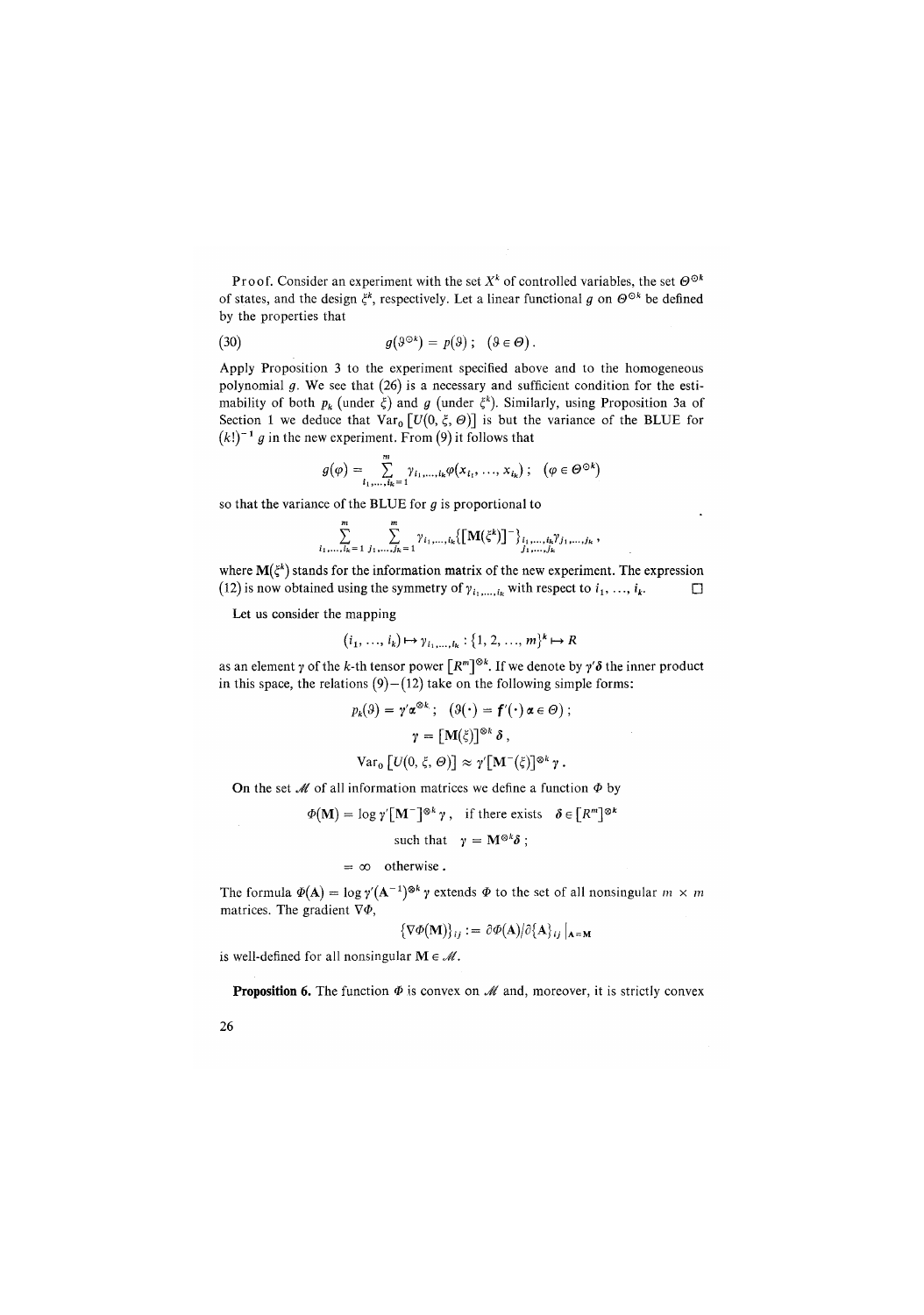and differentiable on  $\mathcal{M}_+ := \{ \mathbf{M} : \mathbf{M} \in \mathcal{M}, \text{det}(\mathbf{M}) > 0 \}.$  Its gradient can be expressed as

(31) 
$$
\{\nabla \Phi(\mathbf{M})\}_{ij} = -k \begin{pmatrix} \gamma \\ \mathbf{e}_i \end{pmatrix}^{\prime} [\mathbf{M}^{-1}]^{\otimes (k+1)} \begin{pmatrix} \mathbf{e}_j \\ \gamma \end{pmatrix} \gamma [\mathbf{M}^{-1}]^{\otimes k} \gamma
$$

 $(i, j = 1, ..., m)$ , where  $\mathbf{e}_i$  is the *i*-th unit vector in  $R^m$ ,  $({\{\mathbf{e}_i\}}_j = \delta_{ij})$ .

Proof. The expression (31) is obtained by a direct computation using that

$$
\nabla \{ {\bf M}^{-1} \}_{ij} = - {\bf M}^{-1} {\bf I}^{(ij)} {\bf M}^{-1} ,
$$

where  $\{I^{(ij)}\}_{r,s} = 0$  if  $r \neq i$  or  $s \neq j$  and  $\{I^{(ij)}\}_{r,s} = 1$  if  $r = i, s = j$ . To prove the strict convexity of  $\Phi$  on  $\mathcal{M}_+$  take  $M_1, M_0 \in \mathcal{M}_+$ ,  $\beta \in (0, 1)$ . Denote

$$
\mathbf{M}_{\beta} := (1 - \beta) \mathbf{M}_0 + \beta \mathbf{M}_1 \text{ and } \Psi(\mathbf{M}) := \gamma [\mathbf{M}^{-1}]^{\otimes k} \gamma. \text{ We have}
$$

(32) 
$$
\frac{\partial^2 \Phi(\mathbf{M}_\beta)}{\partial \beta^2} = \frac{1}{\Psi^2(\mathbf{M}_\beta)} \left\{ \Psi(\mathbf{M}_\beta) \frac{\partial^2 \Psi(\mathbf{M}_\beta)}{\partial \beta^2} - \left( \frac{\partial \Psi(\mathbf{M}_\beta)}{\partial \beta} \right)^2 \right\}.
$$

Using again that

$$
\frac{\partial}{\partial \beta} \mathbf{M}_{\beta}^{-1} = -\mathbf{M}_{\beta}^{-1} (\mathbf{M}_{1} - \mathbf{M}_{0}) \mathbf{M}_{\beta}^{-1}
$$

we obtain

$$
\frac{\partial \Psi(\mathbf{M}_{\beta})}{\partial \beta} = -k\gamma [\mathbf{M}_{\beta}^{-1}(\mathbf{M}_{1} - \mathbf{M}_{0})\mathbf{M}_{\beta}^{-1}] \otimes [\mathbf{M}_{\beta}^{-1}]^{\otimes (k-1)} \gamma,
$$
  

$$
\frac{\partial^{2} \Psi(\mathbf{M}_{\beta})}{\partial \beta^{2}} = 2k\gamma [\mathbf{M}_{\beta}^{-1}(\mathbf{M}_{1} - \mathbf{M}_{0})\mathbf{M}_{\beta}^{-1}(\mathbf{M}_{1} - \mathbf{M}_{0})\mathbf{M}_{\beta}^{-1}] \otimes [\mathbf{M}_{\beta}^{-1}]^{\otimes (k-1)} \gamma +
$$

$$
+ (k-1) k \gamma [\mathbf{M}_{\beta}^{-1}(\mathbf{M}_{1} - \mathbf{M}_{0})\mathbf{M}_{\beta}^{-1}] \otimes
$$

$$
\otimes [\mathbf{M}_{\beta}^{-1}(\mathbf{M}_{1} - \mathbf{M}_{0})\mathbf{M}_{\beta}^{-1}] \otimes [\mathbf{M}_{\beta}^{-1}]^{\otimes (k-2)} \gamma.
$$

This allows to prove that

$$
\frac{\partial^2 \Psi(M_\beta)}{\partial \beta^2} \Psi(M_\beta) > \left[\frac{\partial \Psi(M_\beta)}{\partial \beta}\right]^2
$$
\n(using the Schwarz inequality), thus  $\partial^2 \Phi(M_\beta)/\partial \beta^2 > 0$ . The function Φ is strictly

convex on  $\{M_\beta : \beta \in (0, 1)\}\$  and therefore also on  $\mathcal{M}_+$ .

If  $\mathbf{M}_1, \mathbf{M}_0 \in \mathcal{M}$ ,  $\phi(\mathbf{M}_0) < \infty$ ,  $\phi(\mathbf{M}_1) < \infty$ , take  $\mathbf{M}_i^- = \lim_{\epsilon \to 0} (\mathbf{M}_i + \epsilon \mathbf{I})^{-1}$ ; (*i* =

= 0, 1). Hence the inequality  $\Phi(\mathbf{M}_{\beta}) \leq (1 - \beta) \Phi(\mathbf{M}_{0}) + \beta \Phi(\mathbf{M}_{1})$  follows from the convexity of  $\Phi$  on  $\mathcal{M}_+$ . If  $\Phi(\mathbf{M}_1) = \infty$  of  $\Phi(\mathbf{M}_0) = \infty$  this inequality is evident.  $\Box$ 

Next we shall consider the algorithm proposed in Section 1. Let  $M_n$  be as in (14),  $\mathbf{M}(\xi_n) = \mathbf{M}_n/n$ , and write  $\mathbf{f}_n$  for  $\mathbf{f}(x_n)$ . Let

$$
d(x, M(\xi)) := f'(x) M^{-1}(\xi) f(x).
$$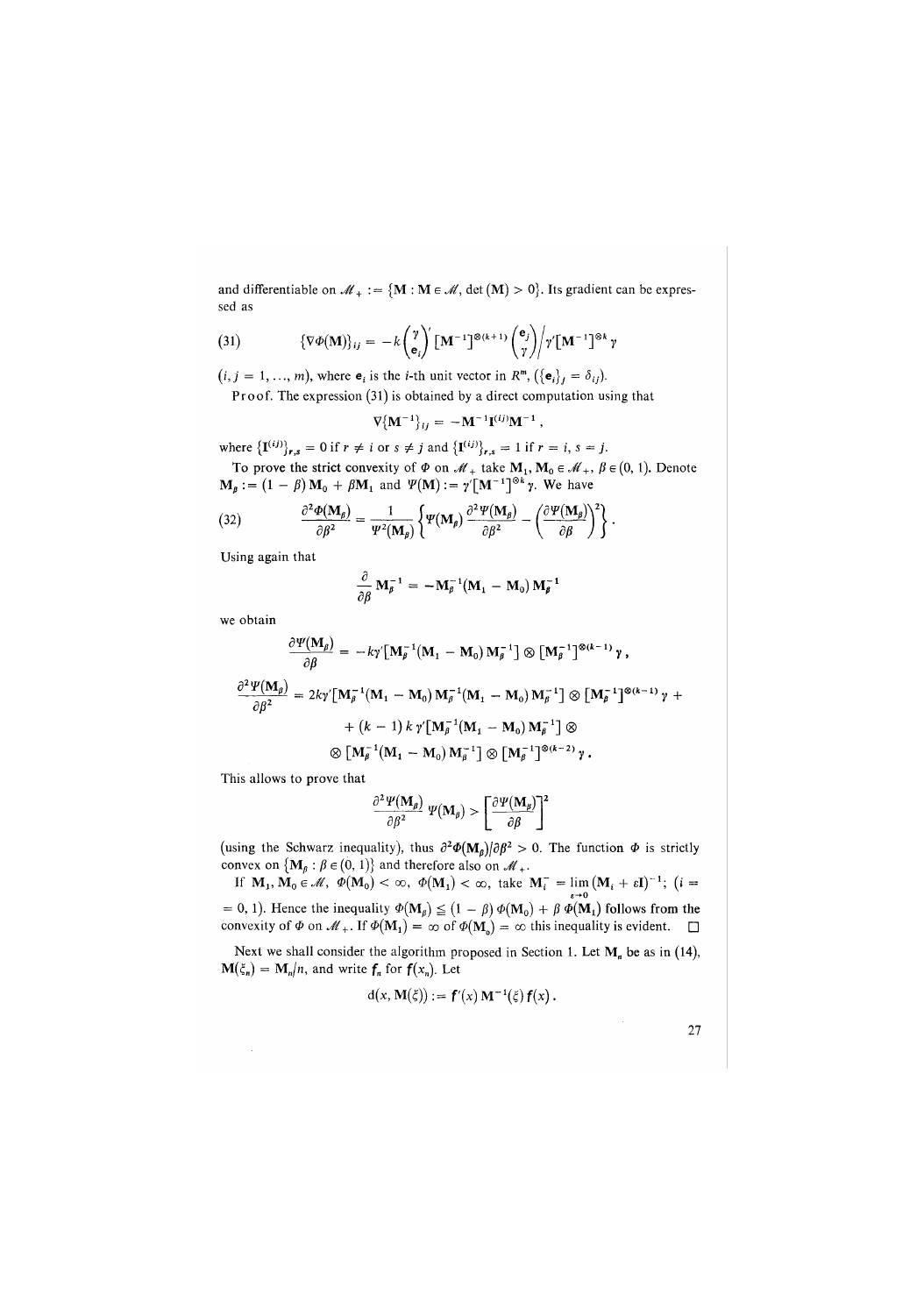Then, according to the relation  $M_{n+1}M_{n+1}^{-1} = I$ , we can prove that (33)  $\mathbf{M}_{n+1}^{-1} = \mathbf{M}_n^{-1} - [1 - d(x_{n+1}, \mathbf{M}(\xi_n)) / n]^{-1} \mathbf{M}_n^{-1} \mathbf{f}_{n+1} \mathbf{f}_{n+1}' \mathbf{M}_n^{-1}.$ Now use the symmetry of  $\gamma_{i_1,\dots,i_k}$  and (33); then we get (34)  $\gamma'[\mathbf{M}^{-1}(\xi_{n+1})]^{\otimes k} \gamma =$  $=\left(\frac{n+1}{n}\right)^k \sum_{i=0}^k {k \choose i} \left[\frac{-1}{n+d(x_{n+1}, M(\xi_n))}\right]^i \varepsilon^{(i)}[M]$  $\int_0^{\infty} \left(\xi_n\right)^{1} \otimes (k+i) \eta^{(i)}$ 

where

$$
\varepsilon^{(i)} = \begin{pmatrix} \gamma \\ \mathbf{f}_{n+1} \\ \vdots \\ \mathbf{f}_{n+1} \end{pmatrix}, \qquad \eta^{(i)} = \begin{pmatrix} \mathbf{f}_{n+1} \\ \vdots \\ \mathbf{f}_{n+1} \\ \gamma \end{pmatrix},
$$

the component  $f_{n+1}$  being repeated *i* times. Using the Schwarz inequality

$$
\left[\sum_{i,j=1}^{n} \left(f_{n+1}\right)_{i} \left\{ \mathbf{M}^{-1}(\xi_{n}) \right\}_{ij} \gamma_{j,i_{2}...i_{k}} \right]^{2} \leq
$$
\n
$$
\leq f'_{n+1} \mathbf{M}^{-1}(\xi_{n}) f_{n+1} \sum_{i,j=1}^{n} \gamma_{i,i_{2},...,i_{k}} \left\{ \mathbf{M}^{-1}(\xi_{n}) \right\}_{ij} \gamma_{j,j_{2},...,j_{k}}
$$

we obtain

(35) 
$$
\mathbf{\epsilon}^{(1)}\left[\mathbf{M}^{-1}(\xi_n)\right]^{\otimes(k+1)}\mathbf{\eta}^{(i)} \leq
$$

$$
\leq (\mathbf{f}_{n+1}'\mathbf{M}^{-1}(\xi_n)\mathbf{f}_{n+1})^T\gamma\left[\mathbf{M}^{-1}(\xi_n)\right]^{\otimes k}\gamma.
$$

Denote

$$
\partial \varPhi(\mathbf{M}, \mathbf{f} \mathbf{f}') := \frac{\partial}{\partial \beta} \varPhi \big[ (1 - \beta) \mathbf{M} + \beta \mathbf{f} \mathbf{f}' \big] \big|_{\beta = 0}.
$$

and use the fact that  $\lim_{n \to \infty} d(x_{n+1}, M(\xi_n))/n = 0$  (cf. [6]). Using (34) and taking (35) into account we get

$$
(36) \qquad \log \Phi[\mathbf{M}(\xi_{n+1})] - \log \Phi[\mathbf{M}(\xi_n)] \le
$$
  

$$
\le \log 2 \left\{ 1 + \partial \Phi[\mathbf{M}(\xi_n), f_{n+1}f'_{n+1}] + \sum_{i=2}^k {k \choose i} \frac{d^2(x_{n+1}, \mathbf{M}(\xi_n))}{n^i} \right\}
$$

The algorithm in Section 1 leads to an  $f_{n+1}$  that minimizes  $\partial \Phi[\mathbf{M}(\xi_n), \mathbf{f} \mathbf{f}']$ . Since  $\Phi$ is convex,  $\partial \Phi[\mathbf{M}(\xi_n), \mathbf{f}_{n+1}\mathbf{f}_{n+1}'] < 0$  whenever  $\xi_n$  is not  $\Phi$ -optimal. If at least one of the assumptions of Proposition 8 is valid then the inequality

$$
\lim_{n \to \infty} \log \Phi[\mathbf{M}(\xi_{n+1})] - \log \Phi[\mathbf{M}(\xi_{n_0})] \le
$$
  

$$
\leq \log 2 \prod_{n=n_0}^{\infty} \left\{ 1 + \partial \Phi[\mathbf{M}(\xi_n), \mathbf{f}_{n+1} \mathbf{f}_{n+1}'] + \sum_{i=2}^k {k \choose i} \frac{d^i(x_{n+1}, \xi_n)}{n^i} \right\}
$$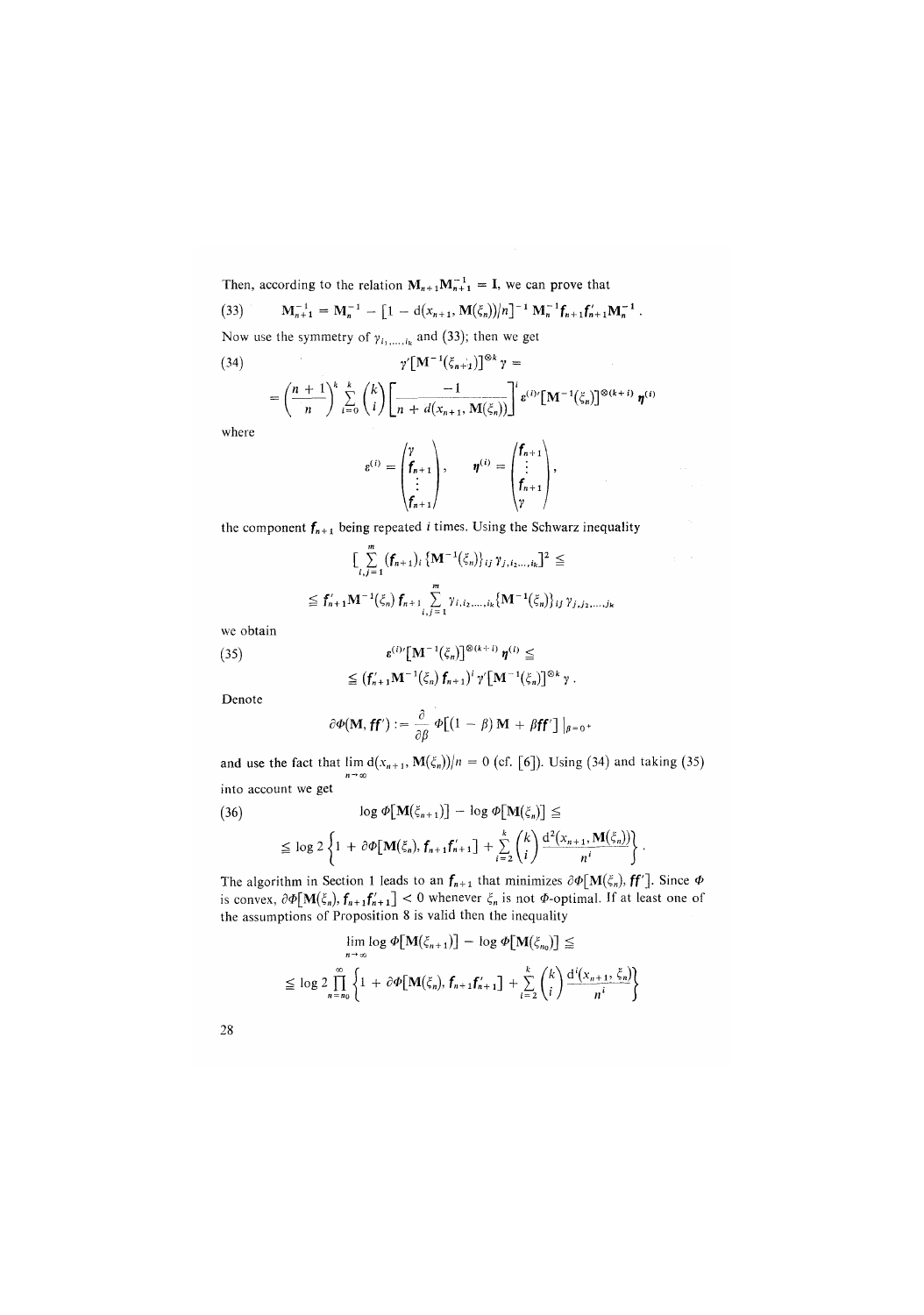necessarily entails

$$
0 \geqq \sum_{n=n_0}^{\infty} \partial \Phi \big[ \mathbf{M}(\xi_n), \, \mathbf{f}_{n+1} \mathbf{f}_{n+1}' \big] > -\infty \; .
$$

Hence

$$
\lim_{n \to \infty} \partial \Phi[\mathbf{M}(\xi_n), \mathbf{f}_{n+1}\mathbf{f}'_{n+1}] = 0.
$$

On the other hand, again from the convexity of  $\Phi$ , it follows that  $\partial \Phi[\mathbf{M}(\xi_n)]$ ,  $f_{n+1}f'_{n+1} > -\varepsilon$  implies  $\Phi[\mathbf{M}(\xi)] \leq \inf \Phi[\mathbf{M}(\xi)] + \varepsilon$ . We have just proved the following

**Proposition 7.** The iterative procedure (13) converges to a  $\Phi$ -optimal design, i.e.

$$
\lim_{n\to\infty}\Phi[\mathbf{M}(\xi_n)] = \inf_{\xi}\Phi[\mathbf{M}(\xi)].
$$

Finally, let us prove Proposition 8.

a) Suppose that the set *X* is finite. Take  $x \in X$  and consider the constant (finite or unfinite) subsequence of  ${f_n}_{n=1}^{\infty}$ :

$$
f_{n_k} = f(x); \quad (k = 1, 2, ..., L(x)).
$$

Then

$$
\sum_{k=1}^{L(x)}\big[f'_{n_k}\big(\sum_{i=1}^{n_k-1}f_if'_i\big)^{-1}f_{n_k}\big]^2\le
$$

$$
\leq \sum_{k=1}^{L(x)} [f'(x) (M_{n_0} + (k-1) f(x) f'(x))^{-1} f(x)]^2 \leq \sum_{k=1}^{L(x)} \frac{1}{(k-1)^2} < \infty.
$$

Thus

$$
\sum_{n=n_0}^{\infty} \left[ \mathbf{f}_{n+1}' \left( \sum_{i=1}^{n} \mathbf{f}_i \mathbf{f}_i' \right)^{-1} \mathbf{f}_{n+1} \right]^2 \leq \sum_{x \in X} \sum_{k=1}^{L(x)} \frac{1}{(k-1)^2} < \infty.
$$

b) Suppose that the assumptions b) or c) in Proposition 8 are satisfied. Using (33) we may prove that

$$
f'_{n+1} \mathbf{M}_n^{-1} f_{n+1} = \frac{f'_{n+1} \mathbf{M}_{n+1}^{-1} f_{n+1}}{1 - f'_{n+1} \mathbf{M}_{n+1}^{-1} f_{n+1}}.
$$

 $\mathbf{u}$ -f  $\mathbf{u}$ 

(37) 
$$
\sum_{n=n_0+1}^{\infty} [f'_n M_n^{-1} f_n]^2 < \infty.
$$

Let us introduce a mapping  $\varphi$  :  $(0, \infty) \mapsto R^m$ :

$$
\varphi(t) = f(x_n); \quad (t \in (n-1, n), \quad n = 1, 2, ...)
$$

and denote

(38) 
$$
\mathbf{M}_{t} = \int_{0}^{t} \boldsymbol{\varphi}(u) \, \boldsymbol{\varphi}'(u) \, \mathrm{d}u \, .
$$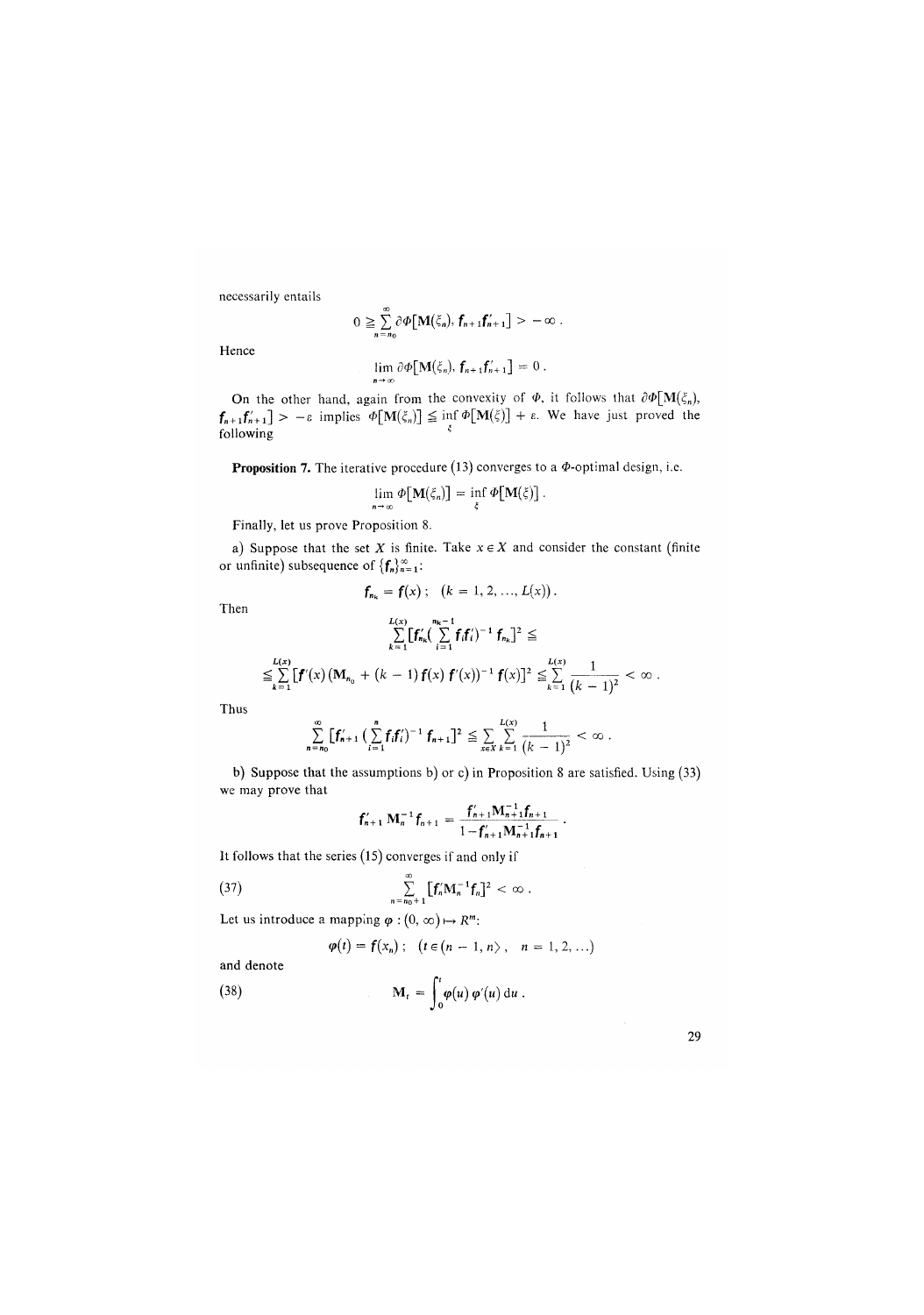Evidently

$$
\frac{\mathrm{d}}{\mathrm{d}t}\log\det\left(\int_0^t\varphi(u)\,\varphi'(u)\,\mathrm{d}u\right)=-\varphi'(t)\,\mathbf{M}_t^{-1}\,\varphi(t)\,.
$$

Hence in order to prove (37) we have merely to prove that the integral

$$
J := \int_{n_0+1}^{\infty} \left[ \frac{d}{dt} \log \det M_t \right]^2 dt
$$

is finite. Denote

$$
(39) \t u(t) := \det \mathbf{M}_t.
$$

Then

(40) 
$$
J = \int_{u(n_0+1)}^{\infty} \varphi'(t) \, M_t^{-1} \, \varphi(t)|_{t^{-1}(u)} \, \frac{du}{u}.
$$

The set X is compact, hence  $\|\varphi(t)\| \leq C$  for some  $C < \infty$ . We may write

$$
\varphi'(t) \mathbf{M}_t^{-1} \varphi(t) \leq \frac{C^2}{\det \mathbf{M}(t)} \sum_{i,j=1}^m \left| \mathbf{M}_t^{(i,j)} \right|,
$$

where  $M_t^{(i,j)} := \det M_t \{M_t^{-1}\}_{ij}$  may be written as

$$
\mathbf{M}_{\mathbf{i}}^{(i,j)} = \sum_{\sigma} \varepsilon_{\sigma} \prod_{\substack{l \neq i \\ \sigma(l) \neq j}} \int_{0}^{t} \varphi_{l}(u) \varphi_{\sigma l}(u) du.
$$

Hence

$$
\left|\mathbf{M}_t^{(i,j)}\right| \leq (m-1)! \ C^{2(m-1)} t^{(m-1)}.
$$

It follows that

$$
\varphi'(t) \mathbf{M}_t^{-1} \varphi(t) \leq \frac{C^{2m}(m-1)!}{t \det(\mathbf{M}_t|t)}.
$$

Setting

$$
u(t) = t^m \det \left( \mathbf{M}_t \middle| t \right)
$$

 $\mathcal{L}_{\mathcal{A}}$  .

in this inequality, we obtain

$$
\varphi'(t) \mathbf{M}_t^{-1} \varphi(t) \leq \frac{C^{2m}(m-1)!}{\left[\liminf_{n \to \infty} \det \left(\mathbf{M}_n/n\right)\right]^{(1-1/m)}} \cdot \frac{1}{u^{1/m}(t)}.
$$

It follows that

$$
J \leq \text{const} \int u^{-(1+1/m)} du < \infty.
$$

Analogically, from assumption c) it follows that

$$
\varphi'(t) \mathbf{M}_t^{-1} \varphi(t) \leq \text{const.} \frac{\left[\det \mathbf{M}(\xi^*)\right]^{\beta/m}}{\left[u(t)\right]^{\beta/m}},
$$

where  $\xi^*$  is the *D*-optimum design. The integral *J* is finite again.  $\Box$ 

(Received March 20, 1980.)

**30**  $\lambda$